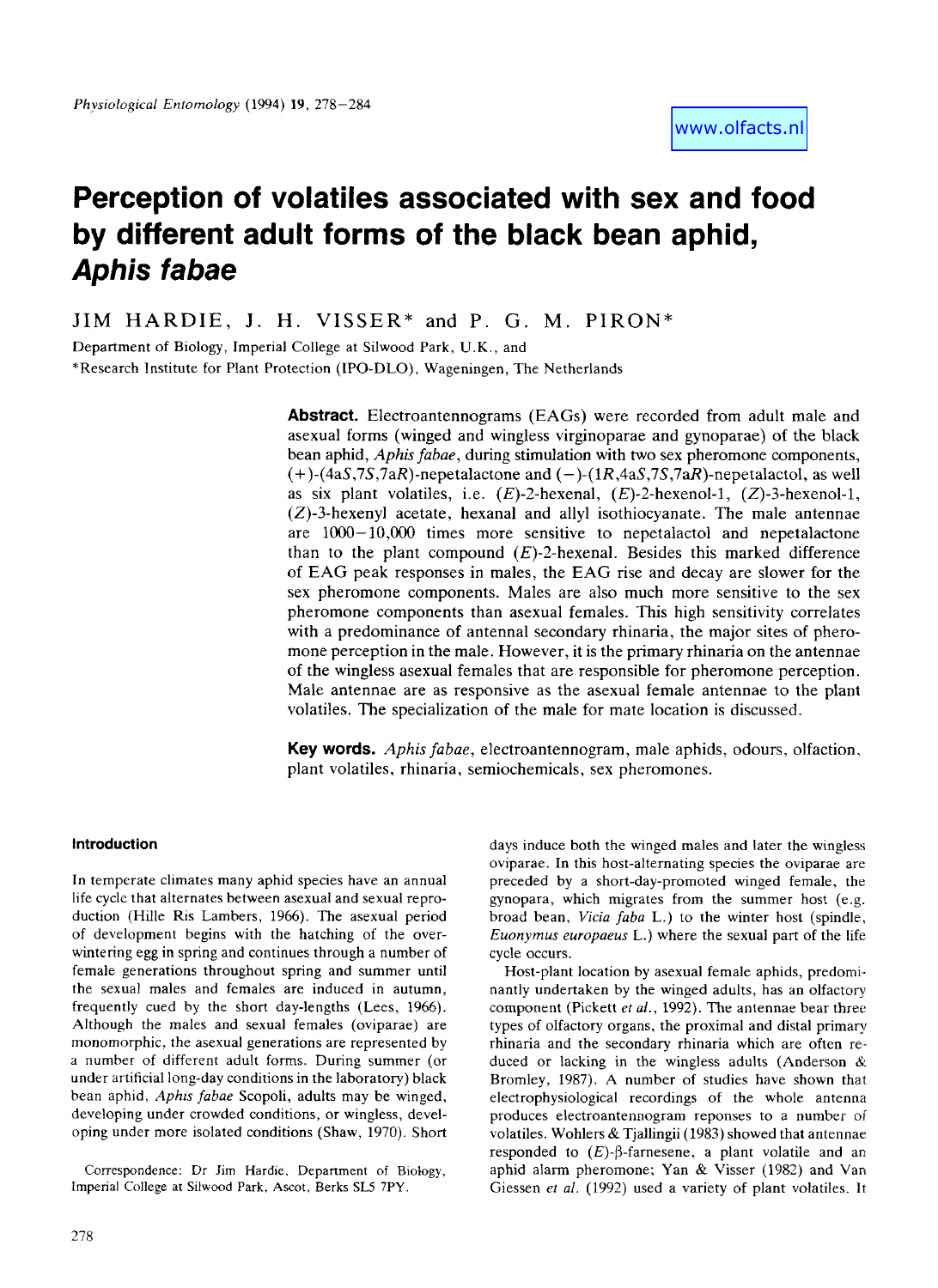is also possible to record from individual rhinaria in the aphid antenna and to locate specific neurones responding to a number of volatiles (Bromley & Anderson, 1982; Wadhams, 1990). This single-cell recording technique has been successfully used, in conjunction with gas chromatography, to locate active volatiles in complex mixtures derived from plant or insect sources (Wadhams, 1990). Indeed, this combined technique was utilized in the identification of the aphid sex pheromone components  $(+)$ - $(4aS,7S,7aR)$ nepetalactone and **(-)-(lR,4aS,7S,7aR)-nepetaIactol**  (Dawson *et al.,* 1987).

The existence of a sex pheromone produced by sexual female aphids, which affected male behaviour, was first demonstrated 20 years ago (Pettersson, 1971, 1973; Marsh, 1972). These authors concluded that the pheromone was volatile and detected by the secondary rhinaria on the male antennae but was only active over a short distance from the female. This latter observation led to the idea that males of host-alternating species would firstly locate their winter host which is, to a great extent, aphid species specific and then locate the oviparae (see Hardie, 1991). The chemical identification of sex pheromone components and their synthesis has allowed more extensive investigations and it is now known that males can locate pheromone sources in the field without recourse to host-plant cues although there may be an interaction between plant volatiles and pheromone (Campbell *et al.,* 1990; Hardie *et al.,*  1992, and unpublished). The sex pheromone released by *A.fabae* oviparae has been identified as a mixture of the nepetalactone and nepetalactol isomers, reported above, in a 29:l blend, respectively (Dawson *et al.,* 1990). The present paper examines the perception of volatile compounds, both sex pheromone components and plantderived volatiles, by recording electroantennograms from the antennae of different asexual females of the black bean aphid, *Aphis fabae,* winged and wingless virginoparae (summer forms), the winged gynoparae (autumn females) and the male. Comparison is drawn between the olfactory responses and the morphology of the antennae.

## *Materials* **and Methods**

*Insects.* **A** clone of *Aphis fabae,* originally isolated by Kennedy in 1946 (Kennedy & Booth, 1951), was cultured on tick bean *(V.faba)* seedlings at 15°C in Gallenkamp incubators. Wingless and winged virginoparae were reared under long-day conditions (LD 16:8 h); apterous adults developed in sparse populations on seedlings while alates were induced by crowding young larvae on bean stipules (growing tip removed). Transfer of long-day insects to short days  $(15^{\circ}C, LD\ 12:12h)$  induced the development of gynoparae and males (for details see Hardie, 1980). Winged virginoparae and gynoparae were used shortly after first take-off (<24h old), apterae and males were <72 h old.

*Electroantennograms (EA* Gs). Antenna1 preparation involved amputation of one antenna at the base and removing the anterior part of the head capsule close to

the eyes. A glass micro-pipette, filled with  $0.1<sub>M</sub>$  KCl, formed the indifferent electrode and was inserted into the head such that the tip lodged close to the base of the remaining antenna. The extreme tip of the last, sixth antennal segment was then severed and the cut end sleeved with a 0.1 M KCl-filled recording electrode. Chlorided silver wires connected the electrodes to a Grass P16 amplifier via an HIP16A input probe. Amplified signals were observed on a Philips PM3302 storage oscilloscope and recorded using a Krenz TRC 4010 transient recorder attached to an Estate AT386 computer (Visser & Piron, 1994, and unpublished).

The storage of electrical recordings was triggered on odour injection into the air stream directed over the antennal preparation and lasted for 20.5s in total. The odour stimulus reached the antennal preparation 0.5 s after injection, but the start **of** this 2s odour injection was taken as time 0.0. The data were analysed by software developed in Asyst 3.1 (Visser & Piron, 1994, and unpublished) with signal correction for DC drift and noise. The EAG parameters examined were: (1) Peak response, the largest negative potential  $(\mu V)$  recorded in  $0.0-2.5 s$ from the onset **of** stimulus injection. (2) Mean response, the mean potential  $(\mu V)$  recorded in 1.5-2.0s. (3) Rise, the mean potential reached in  $0.0-1.0$  s relative to the mean response in per cent. **(4)** Decay, the mean decrease in potential reached in  $2.5-3.5s$  relative to the mean response in per cent.

The peak responses were normalized and expressed as a percentage in relation to adjacent EAG peaks produced in response to the standard odour  $(E)$ -2-hexenal (see below).

*Odour stimuli, presentation and protocol.* The volatile chemicals comprised natural plant volatiles together with sex pheromone components.  $(E)$ -2-hexenal,  $(E)$ -2-hexenol-1,  $(Z)$ -3-hexenol-1 and  $(Z)$ -3-hexenyl acetate were purchased from Roth, hexanal from Fluka and ally1 isothiocyanate from Aldrich. The first five compounds represent general green leaf volatiles and the latter is a volatile associated with cruciferous non-host plants. The sex pheromone components  $(+)$ - $(4aS, 7S, 7aR)$ -nepetalactone and  $(-)$ -**(lR,4aS,7S,7aR)-nepetalactoI** were prepared from cat mint plants, *Nepeta cataria* (after Dawson *ef al.,* 1989). Purities of the chemicals were 95-99%. The compounds were dissolved in paraffin oil (Uvasol, Merck), normally  $10 \mu$ l in 1 ml paraffin oil to give a log *2* dilution (v/v).

The paraffin oil solutions were pipetted, in  $25 \mu l$  aliquots, onto 0.8 **x** 6cm pieces of filter paper (Schleicher and Schuell 589', Germany) which were inserted into glass Pasteur pipettes. The stimulus was defined as the log dilution at this point, i.e. at the odour source. The pipette was then attached to an air line and the volatile delivered, over a 2 s interval, into the main air flow over the antennal preparation. The air was purified by passage through Chrompack moisture and charcoal filters and then rehumidified by bubbling through de-ionized water before use. Air flow was controlled at 1800 ml/min for the main air flow which was directed over the preparation by a 1 cm diameter glass tube (i.e. 40cm/s). The Pasteur pipette containing the volatile was inserted through a small hole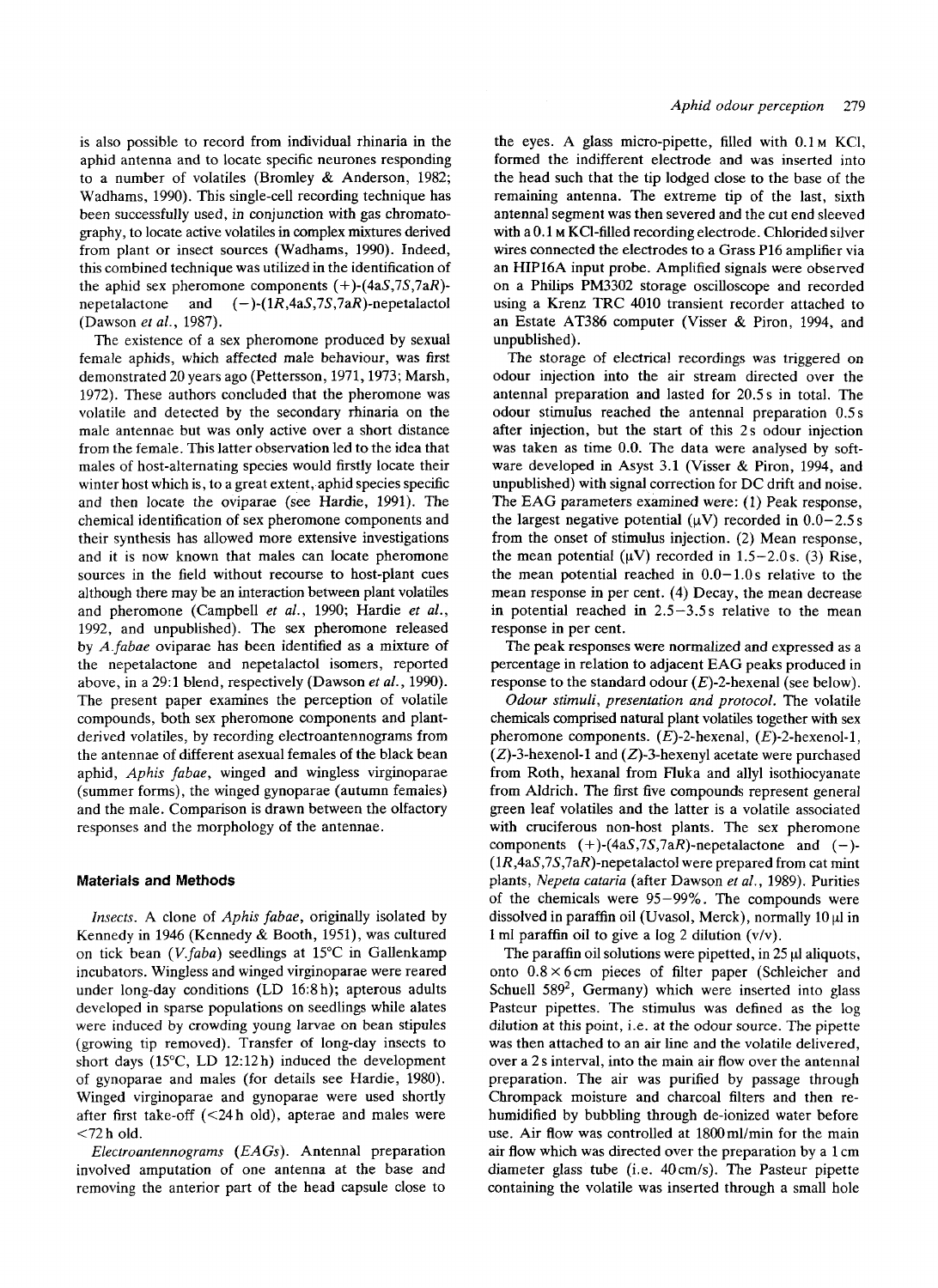in the wall of the glass tube and air forced through at  $60$ ml/min for 2s. Air flows were controlled by Brooks mass flow controllers and the stimulus via a three-way solenoid valve.

The antennal preparations proved rather delicate, EAG responses tended to decrease with time and the preparations were short-lived (<20 min). There were also differences in EAG amplitude between antennae. To overcome this variability, all test stimuli were preceded and followed by a standard stimulus with  $(E)$ -2-hexenal (log 2 dilution at source). Test responses could then be normalized against the adjacent standards. A period of 30s was allowed between stimuli. Dose-response data were obtained using serial dilutions at the source.

*Scanning electron and light microscopy.* Male *A.fabae* were immersed in acetone and left for at least **7** days before critical point drying, sputter coating with goldpalladium and examination in a Philips 535M scanning electron microscope. The numbers of secondary rhinaria were counted using a light microscope. For this purpose, antennal pairs, connected by head capsule cuticle, were severed from adult males and winged virginoparae, dehydrated in ethanol, cleared in xylene and mounted in Canada balsam prior to viewing.

#### **Results**

Examples of EAGs recorded from the antenna of a male *A.fabae* are presented in Fig. 1 where stimulations with log 2 dilution nepetalactone and log 2 dilution nepetalactol are bracketed by log *2* dilution standard, (E)-2-hexenal. The average response of the male antennae to the standard was  $220 \pm 60 \text{ uV}$  (mean  $\pm 95\%$  C.I.). The dose-response curves of these three compounds are shown in Fig. 2. Although there are significant differences between the sex pheromone components at log 6, 5 and 4 dilutions, with the antenna appearing more sensitive to nepetalactone, the sensitivities are statistically identical at other stimulus dilutions. Male antennae are much more sensitive to both sex pheromone components than they are to the plant volatile standard. Comparison of the EAG responses to nepetalactone at log *5* dilution and the response to nepetalactol at log **4** dilution with the response to *(E)-2*  hexenal at log 1 dilution reveals a similar potency. Thus nepetalactone and nepetalactol are some 10,000 and 1000' times more potent, respectively, than the plant volatile  $(E)$ -2-hexenal.

Comparisons were also drawn between the rise and decay times for EAGs recorded after stimulation with sex pheromone components and with the green-leaf volatile  $(E)$ -2-hexenal (Fig. 3). The same EAG recordings were used as in Fig. 2, although the lowest dilutions were excluded because the EAG responses did not differ from the blank control. For the main part, rise and decay speeds are slower for the sex pheromone components than for the plant volatile.

Antenna1 preparations from other adult forms of *A.fubae*  also reveal olfactory receptors for the sex pheromone components (Fig. 4). Comparison of the EAGs from wingless and winged virginoparae, as well as gynoparae, indicate similar sensitivities with nepetalactone producing responses slightly greater than the standard (100%) whereas nepetalactol and the standard produce identical responses. The increased sensitivity of the male antennae can be correlated, at least to some extent, by the increased num-



**Fig. 1.** Electroantennogram recordings **from** male antennae. (A) Top and bottom responses **(Ai** and Aiii) to standard. (E)-2-hexenal, preceding and following the response to nepetalactone (Aii). **(B)** as (A) but centre response (Bii) to nepetalactol. Odour dilution at the source was  $\log 2$  in all cases. scale bars are  $500 \mu V$ , **4s.**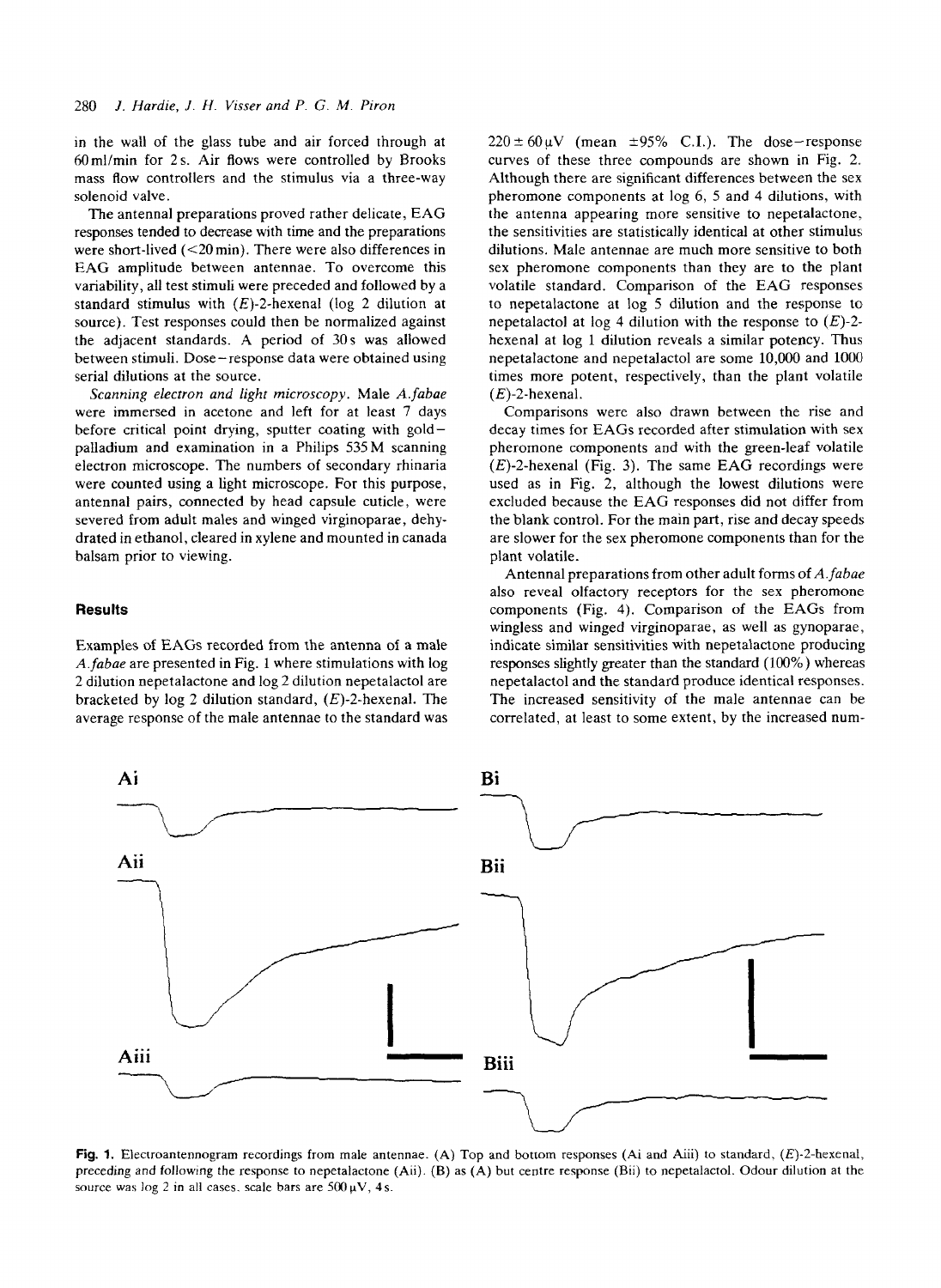

Fig. 2. Dose-response curves of male antennae for the greenleaf volatile,  $(E)$ -2-hexenal (diamonds, dotted line;  $n = 11-16$ ) and sex pheromone components, nepetalactone (circles, solid line;  $n = 15$ ) and nepetalactol (triangles, dashed line;  $n = 12-15$ ). Bars indicate 95% **C.I.** 

bers of secondary rhinaria present (Fig. 5). The scanning electron micrograph reveals secondary rhinaria on the third, fourth and fifth antennal segments. Light microscope counts for males indicated  $69 \pm 1$  (mean  $\pm$ SEM; *n* = 21) secondary rhinaria on the third segments of antennal pairs,  $36 \pm 1$  on the fourth segments and  $20 \pm 1$  on the fifth segments, a total of  $126 \pm 2$  secondary rhinaria on each antennal pair. The antennae of winged virginoparae were counted as  $31 \pm 1$  secondary rhinaria  $(n=27)$  on the



**Fig. 4.** Comparison **of** the normalized **EAG** peak responses of different *Aphis fabae* morphs, wingless virginoparae (outline;  $n = 11$  and  $n = 11$ ), winged virginoparae (hatched;  $n = 11$  and  $n = 11$ ), gynoparae (grey; n = 12 and  $n = 12$ ) and males (dark grey;  $n = 15$  and  $n = 12$ ) to the sex pheromone components, nepetalactone and nepetalactol, respectively. Means  $\pm$ 95% C.I.

third segments of antennal pairs,  $0.8 \pm 0.2$  on the fourth segments but none on the fifth segments, a total of  $32 \pm 1$ secondary rhinaria per antennal pair. Wingless virginoparae possessed no secondary rhinaria.

The peak **EAG** responses **of** winged virginoparae to five other plant volatiles were compared with the responses of



**Fig. 3.** Dose-response relationships **of** rise **(A)** and decay (B) for the green-leaf volatile, (E)-2-hexenal (diamonds, dotted line; n = 11-14) and sex pheromone components, nepetalactone (circles, solid line;  $n = 15$ ) and nepetalactol (triangles, dashed line;  $n = 12-15$ ). Bars indicate 95% C.I.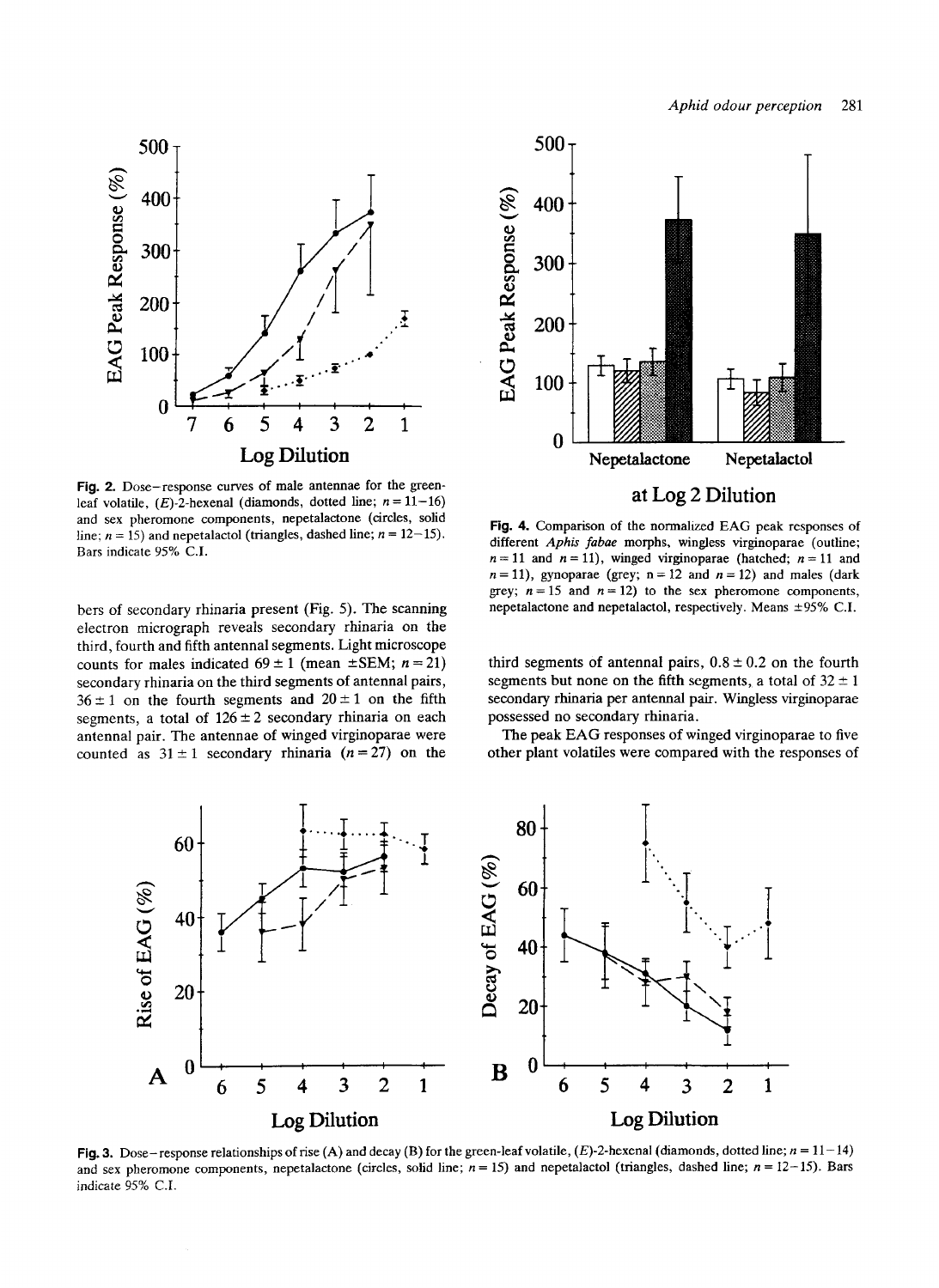

**Fig.** 5. Scanning electron micrograph **of** the antenna of a male *Aphis fabae* showing the secondary rhinaria present on the **third,** fourth and fifth segments. Arrow indicates the position of the proximal primary rhinarium. Scale bar  $=0.1$  mm.

males (Fig. 6). No differences were detected between the two aphid forms for the EAG peak responses to the plant volatiles.



**Fig. 6.** Comparison between normalized **EAG** peak responses of winged virginoparae (hatched;  $n = 12-19$ ) and males (dark grey;  $n = 10 - 13$ ) of *Aphis fabae* to plant volatiles. Key:  $0 \pm$  paraffin oil blank:  $1 = (E) \cdot 2$ -hexenol-1;  $2 = (Z) \cdot 3$ -hexenol-1;  $3 = (Z) \cdot 3$ hexenyl acetate;  $4 =$ hexanal;  $5 =$ allyl isothiocyanate. Means  $\pm 95\%$  C.1 : response to the standard  $(E)$ -2-hexenal is 100% in all cases

## **Discussion**

Under the present experimental protocol, EAG responses are described in relation to a bracketing standard response. A comparison between EAGs from different adult forms is valid as antennae from males and the asexuals produce EAGs of similar absolute values to  $(E)$ -2-hexenal at log 2 dilution. The peak value of  $220 \pm 60 \mu V$  (mean  $\pm 95\%$  C.I.) recorded from male antennae is not significantly different from those recorded from asexual forms  $(270 \pm 90 \,\mu\text{V})$ from wingless virginoparae;  $220 \pm 60 \mu V$  from winged virginoparae;  $190 \pm 60 \mu V$  from gynoparae) (Hardie *et al.*, 1994).

Experiments involving removal of antenna1 segments indicated that the secondary rhinaria of male aphids were responsible for perception of sex pheromone (Pettersson, 1971; Marsh, 1975) and, more recently, single-cell recording techniques have confirmed that, in males, they contain olfactory neurones responsive to the sex pheromone components, nepetalactone and nepetalactol (Dawson *et al.,*  1987, 1990). The present recordings from whole antennae of asexual female forms of *A.fabae* show that they, also, can perceive sex pheromone although they are much less sensitive than the male antennae. Indeed, individual cells responding to the two components have been found in the primary rhinaria of alate virginoparae of several species including *A.fabae,* as well as in secondary rhinaria ot other asexual forms (C. M. Woodcock, unpublished). However, the similarity in response by winged and wingless virginoparae and gynoparae indicates that, in these forms. the primary rhinaria may provide the major component to the EAGs as the wingless virginoparae have no secondary rhinaria. Although there are no records of virginoparae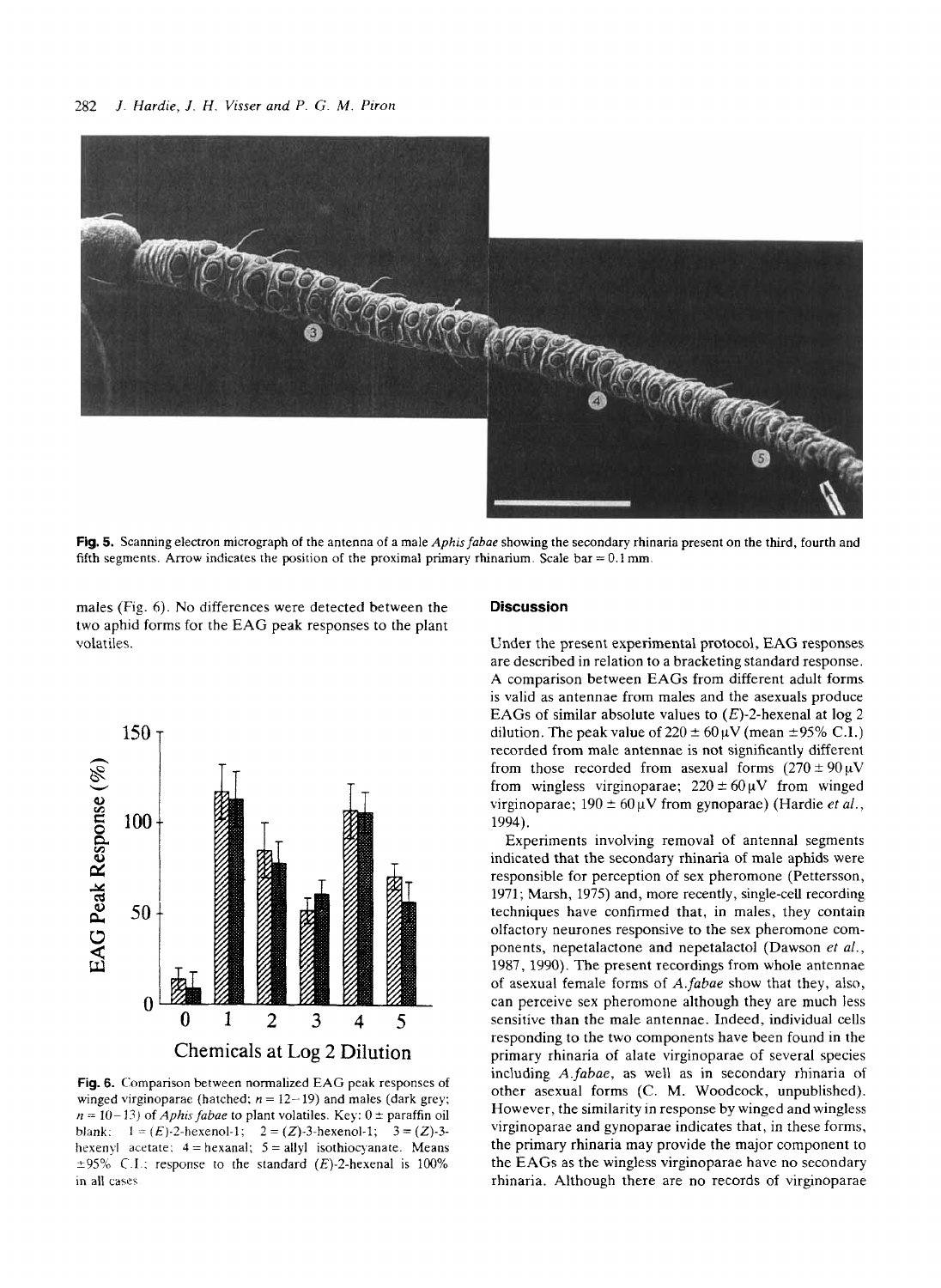responding behaviourally to sex pheromone, there is evidence that gynoparae of some species may use the sex pheromone as an aggregation pheromone (Campbell *et al.,* 1990; Hardie *et al.,* unpublished). The composition of the sex pheromone released by oviparae of *A.fabae*  comprises a blend of the nepetalactone and nepetalactol isomers used in the present experiments in a ratio of  $29:1$ (Pickett *et al.,* 1992) and males show maximal behavioural responsiveness to this blend (Hardie *etaf.,* 1990). The high sensitivity of the antennae of male *A.fabae* to these sex pheromone components undoubtedly reflects a specialization for mate location.

It is noteworthy that the rise and decay parameters of the EAG responses in male *A.fabae* are smaller for the sex pheromone components than for the green-leaf volatile  $(E)$ -2-hexenal. These parameters reflect the time course of the EAG. Rise is proportional to transport **of** the odour molecules to the receptors in the dendritic membranes of the olfactory neurones, whereas decay is related to the inactivation via release/removal from the receptors and metabolism (see Dickens *et al.,* 1993). In other words, the antennae of male aphids have a slower response to the sex pheromone components than to the plant volatile. The opposite, however, occurs in the EAGs of male *Spodoptera exigua* moths which repond much faster to sex pheromone components released by S. *exigua* females than to greenleaf volatiles (Dickens *et al.,* 1993). It appears that the process of sensory transduction underlying pheromone perception differs between aphids and moths.

Although the males appear specialized for locating the oviparae, within the limits of the compounds tested in the present work, their antennae are as responsive to plant volatiles as are the antennae of asexual forms. That is, the EAG responses were similar for the general green leaf volatiles which are found in many plant species  $(E)$ -2hexenal,  $(E)$ -2-hexenol-1,  $(Z)$ -3-hexenol-1,  $(Z)$ -3-hexenyl acetate and hexanal; Visser *et al.,* 1979) as well as the Crucifera-specific ally1 isothiocyanate which represents a non-host volatile (Tollsten & Bergström, 1988). For the main part, it appears that the primary rhinaria are the major organs responding to plant volatiles in males (Pettersson, 1970) and asexual forms (Pickett *et af.,* 1992; Van Giessen *et af.,* 1992), but the secondary rhinaria of asexuals also possess receptors for  $(E)$ - $\beta$ -farnesene (an aphid alarm pheromone and plant volatile) (Nault *et af.,* 1973) and other plant compounds (C. **M.** Woodcock, unpublished). The idea that male aphids initially located the host plant and then the oviparae (Steffan, 1987; Guldemond, 1990) has recently been superseded by the finding that male aphids can locate a synthetic sex pheromone source in the field in the absence of host-plant cues (Campbell *et al.,* 1990; Hardie *et al.,* 1992). Nevertheless, there is some evidence that there may be an olfactory interaction between host plant and sex pheromone that improves the efficiency of mate location (Campbell *et al.,* 1990; Hardie *et al.,* unpublished). Indeed, Pettersson (1970) showed that male bird cherry-oat aphid, *Rhopalosiphum*  padi, responded in an olfactometer to volatiles from the primary host, *Prunus padus.* This may not be the case for

all aphid species because male *Cryptomyzus* spp. showed no response to host-plant volatiles in a similar experiment (Guldemond *et af.,* 1993).

The secondary rhinaria of male *A.fabae* are some *4*  times more prevalent than those of the winged virginopara and extend to the fifth antenna1 segment. These findings confirm earlier reports of Jones (1944) for *A.fabae* and Pettersson (1970) for *R.padi.* There is therefore a correlation between the specialization of the male antenna to respond to the volatile sex pheromones and the number of secondary rhinaria. However, it has to be appreciated that the analogous organs in winged females are seemingly less specialized for the perception of sex pheromone components. There are certainly olfactory cells in the secondary rhinaria that respond to nepetalactone and nepetalactol (see above) but the increased sensitivity in the male is not fully accounted for by the increase in number of secondary rhinaria. The presence of secondary rhinaria in winged females, and the lack or reduced numbers in wingless females, seems more likely to be connected with host plant location (Pickett *et al.,* 1992).

#### **Acknowledgments**

Jim Hardie was supported by a fellowship from the Biotechnology and Biological Sciences Research Council. We thank A. J. Hick, Department of Biological and Ecological Chemistry, Institute of Arable Crops Research, Rothamsted Experimental Station, Harpenden, **U.K., for** the preparation of the sex pheromone components and Mrs A. C. **M.**  Clerkx, TFDL-DLO in Wageningen, for assistance with the scanning electron microscopy.

# **References**

- **Anderson, M.** & **Bromley, A.K. (1987) Sensory system.** *World Crop Pests. Aphids: Their Biology, Natural Enemies and Control,* **Vol. 2A (ed. by A. K. Minks and P. Harrewijn), pp. 153-162. Elsevier, Amsterdam.**
- **Bromley, A.K.** & **Anderson, M. (1982) An electrophysiological study of olfaction in the aphid,** *Nasonovia ribis-nigri. Entomologia Experimentalis et Applicata,* **32, 101** - **110.**
- **Campbell, C.A.M., Dawson, G.W., Griffiths, D.C., Pettersson, J., Pickett, J.A., Wadhams, L.J.** & **Woodcock, C.M. (1990) Sex attractant pheromone of the damson-hop aphid** *Phorodon humuli* **(Homoptera: Aphididae).** *Journal* of *Chemical Eco[ogy,*  **16, 3455-3465.**
- **Dawson, G.W., Griffiths, D.C., Janes, N.F., Mudd, A., Pickett, J.A., Wadhams, L.J.** & **Woodcock, C.M. (1987) Identification of an aphid sex pheromone.** *Nature,* **352, 614-616.**
- Dawson, G.W., Griffiths, D.C., Merritt, L.A., Mudd, A., **Pickett, J.A., Wadhams, L.J.** & **Woodcock, C.M. (1990) Aphid semiochemicals: a review, and recent advances** on **the sex pheromone.** *Journal* of *Chemical Ecology,* **16, 3019-3030.**
- **Dawson, G.W., Janes, N.F., Mudd, A., Pickett, J.A. Slawin, A.M.Z., Wadhams, L.J.** & **Woodcock, C.M. (1989) The aphid sex pheromone.** *Pure and Applied Chemistry,* **61, 555-558.**
- **Dickens, J.C., Visser, J.H.** & **Van der Pers, J.N.C. (1993) Detection and deactivation of pheromone and plant odor** com-